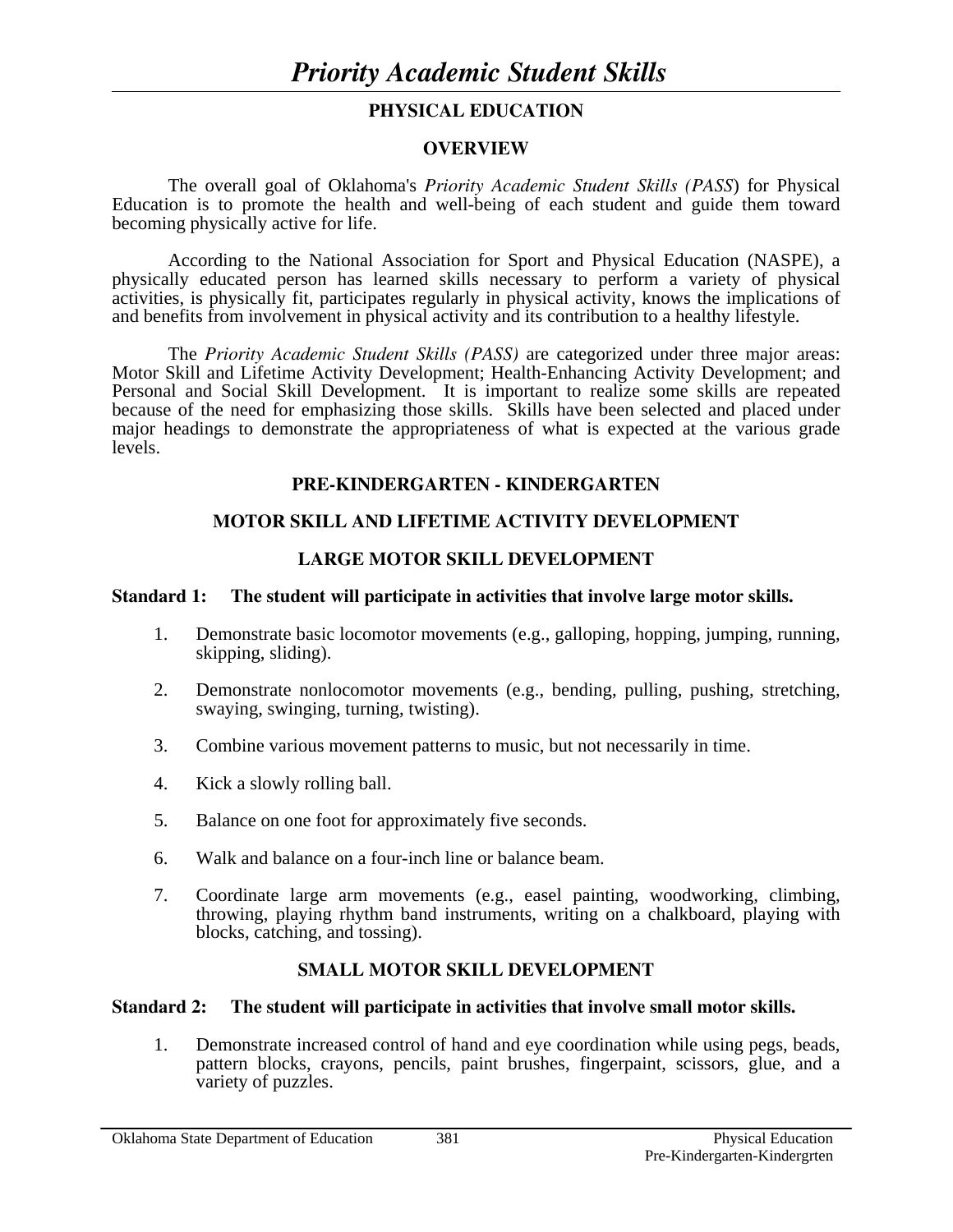2. Hold and use pencils, crayons, and markers using thumb and two fingers.

## **HEALTH ACTIVITY DEVELOPMENT**

#### **Standard 3: The student will participate in health-enhancing activities for the development of lifetime health and fitness.**

- 1. Associate physical activity with the benefit of maintaining fitness and personal wellbeing.
- 2. Experience sustained moderate physical activity for short periods of time.

## **SOCIAL SKILLS**

 Social skills include interacting with others, work habits and self-help skills. To develop these skills, children need daily opportunities to choose activities and materials.

#### **Standard 4: The student will participate in activities to develop the skills necessary for interacting with others and caring for oneself.**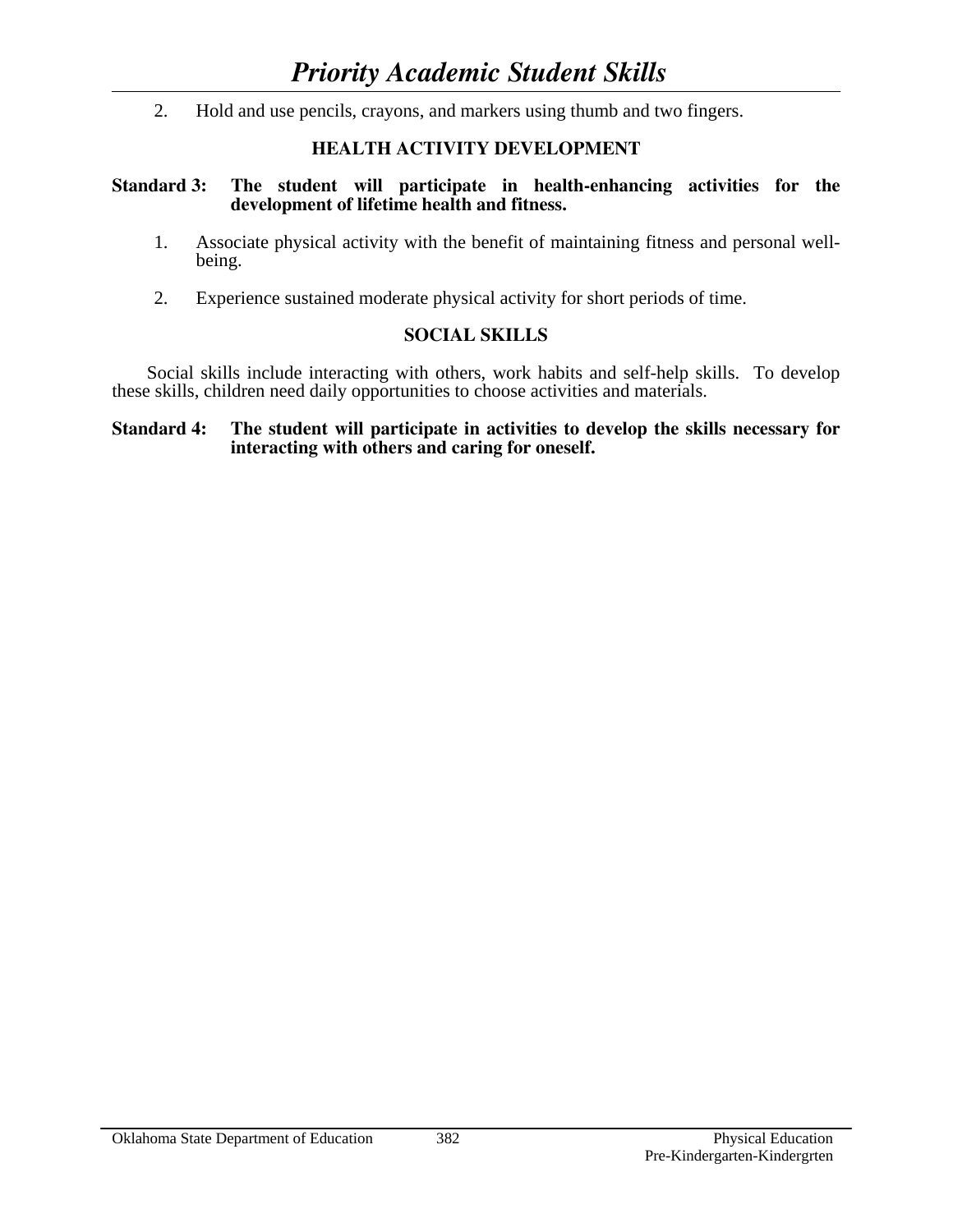# *Priority Academic Student Skills*

## **GLOSSARY**

**aerobic** - the metabolic function in which oxygen is used to produce energy. Aerobic training conditions the cardiorespiratory and muscular skeletal system.

**authentic assessment** - assessing the student in the actual or natural setting in which the skill is performed.

**ballistic** - bouncing type movements, as in bouncing a stretch which is not recommended.

**biomechanical principles** - the principles of human movement.

**body composition** - the ratio of lean body mass (bone, muscle, organs) to body fat.

**cardiorvascular endurance** - a measure of the heart's ability to pump oxygen-rich blood to the working muscles during exercise, and the muscle's ability to take up and use the delivered oxygen to produce the energy needed to continue exercising.

**combatives** - activities that allow students the opportunity to match physical strength, skill, and agility against other students.

**cooperation** - the ability to work with others in pursuit of a mutual goal.

**creative movement** - allowing students to express feelings, ideas, emotions, and creativity through rhythmical movement.

**flexibility** - the ability of a joint to move freely through a full range of motion.

**health-related fitness** - fitness components (i.e., muscular strength, muscular endurance, flexibility, body composition, and cardiorespiratory endurance).

**healthy lifestyle** - health-related behaviors over which the individual has personal decisionmaking control, including proper diet, adequate exercise, and appropriate rest which promotes both physical and emotional well-being.

**locomotor skills** - skills used to move from one place to another or to raise the center of gravity (i.e., walking, running, sliding, skipping, galloping, jumping, hopping).

**manipulative skills** - skills such as catching, throwing, kicking, striking that involve the handling of an object or objects.

**motor skills** - movement skills classified as locomotor, nonlocomotor, rhythmical and manipulative.

**muscular endurance** - the ability of a muscle or muscle group to apply force repeatedly or to sustain a contraction for a period of time.

**muscular strength** - the ability of a muscle or muscle group to exert force against a resistance.

**nonlocomotor skills** - movement in place or around the axis of the body such as bending, twisting, swaying, or raising and lowering of body parts.